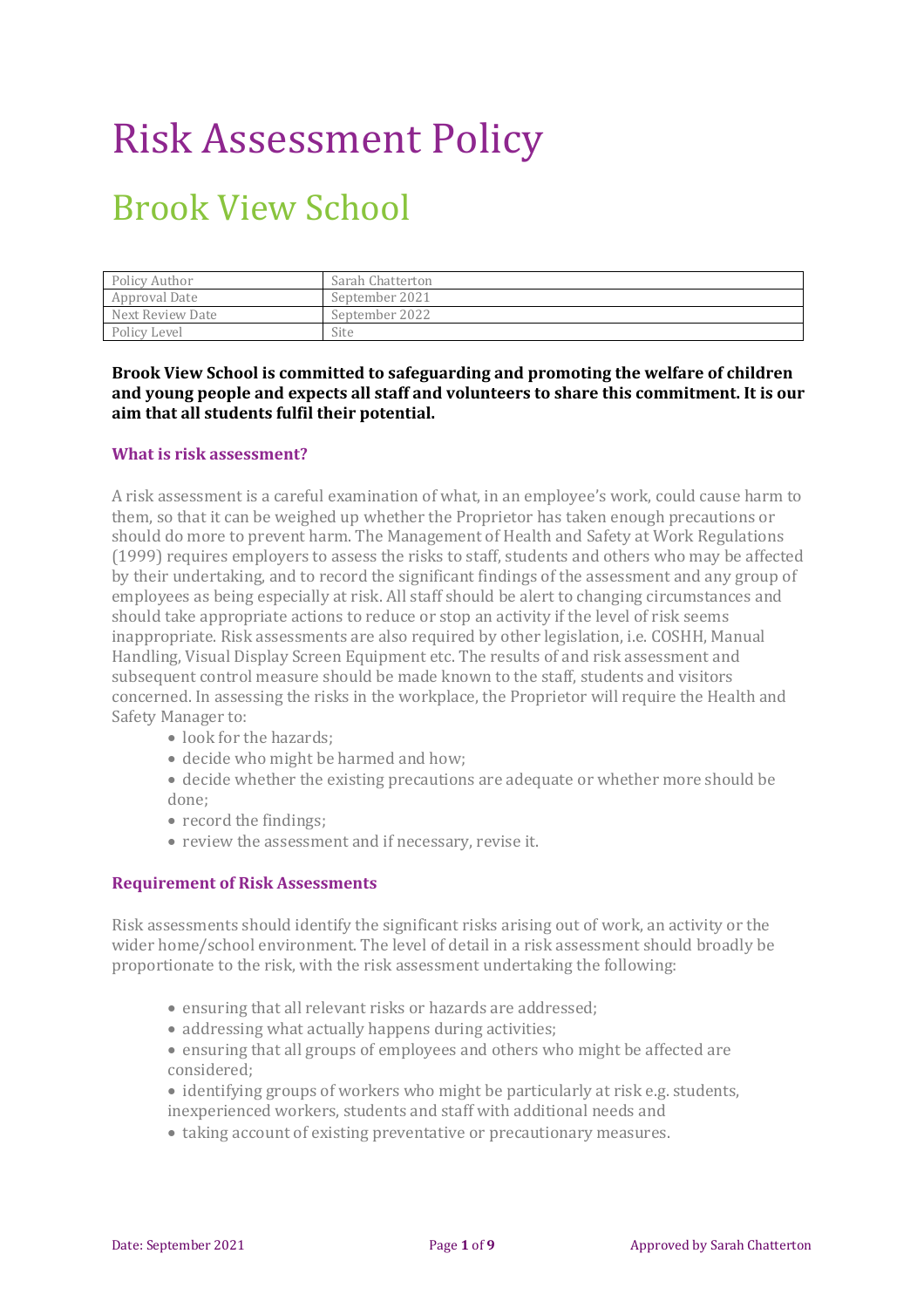Regular and systematic inspections and risk assessments of all potential hazardous substances and work activities will be made by, or under the authority of, the executive responsible for health and safety and will consider all the relevant regulations and code of practice. Specialist advice will be obtained if necessary and the risk assessment will be reviewed periodically. The significant findings will be recorded and appropriate preventative and/or protective measures taken as necessary.

Complying with both regulatory requirements and best practice guidelines, our risk assessments also take into consideration that visitors, including those who deliver pupils to the school and collect them, can have younger and older children with them, who of necessity will have to enter the premises.

Our risk assessments are working documents which will be rigorously monitored, and formally reviewed on an on-going basis by the staff caring for the children.

In addition to the relevant risk assessments being located in the relevant rooms/areas, they will also be available for inspection in the school office. Each young person will have their own personal risk assessment within their placement plan.

#### **Looking for Hazards**

You can look for hazards by:

- consultation and conducting inspections of the workplace;
- analysing jobs;
- adopting a "what if" approach;
- listing all Acts and Regulations as they apply to the workplace.
- Manufacturers' instructions, accident records, ill health records, etc., can help to identify hazards.

#### **Advice to all staff**

Look only for hazards which you could reasonably expect to result in significant harm under the conditions in your workplace. Use the following examples as a guide:

- slipping / tripping hazards (e.g. poorly maintained floors or stairs);
- fire (e.g. from flammable materials);
- chemicals (e.g. Battery Acid);
- moving parts of machinery, (e.g. blades);
- work at height, (e.g. from mezzanine floors);
- pressure systems, (e.g. gas systems and bottles);
- vehicles (e.g. tractors & trailers);
- electricity (e.g. poor wiring);
- dust fume (e.g. welding);
- manual handling:
- noise:
- poor lighting;
- low temperature.

#### **IS RISK ADEQUATELY CONTROLLED?**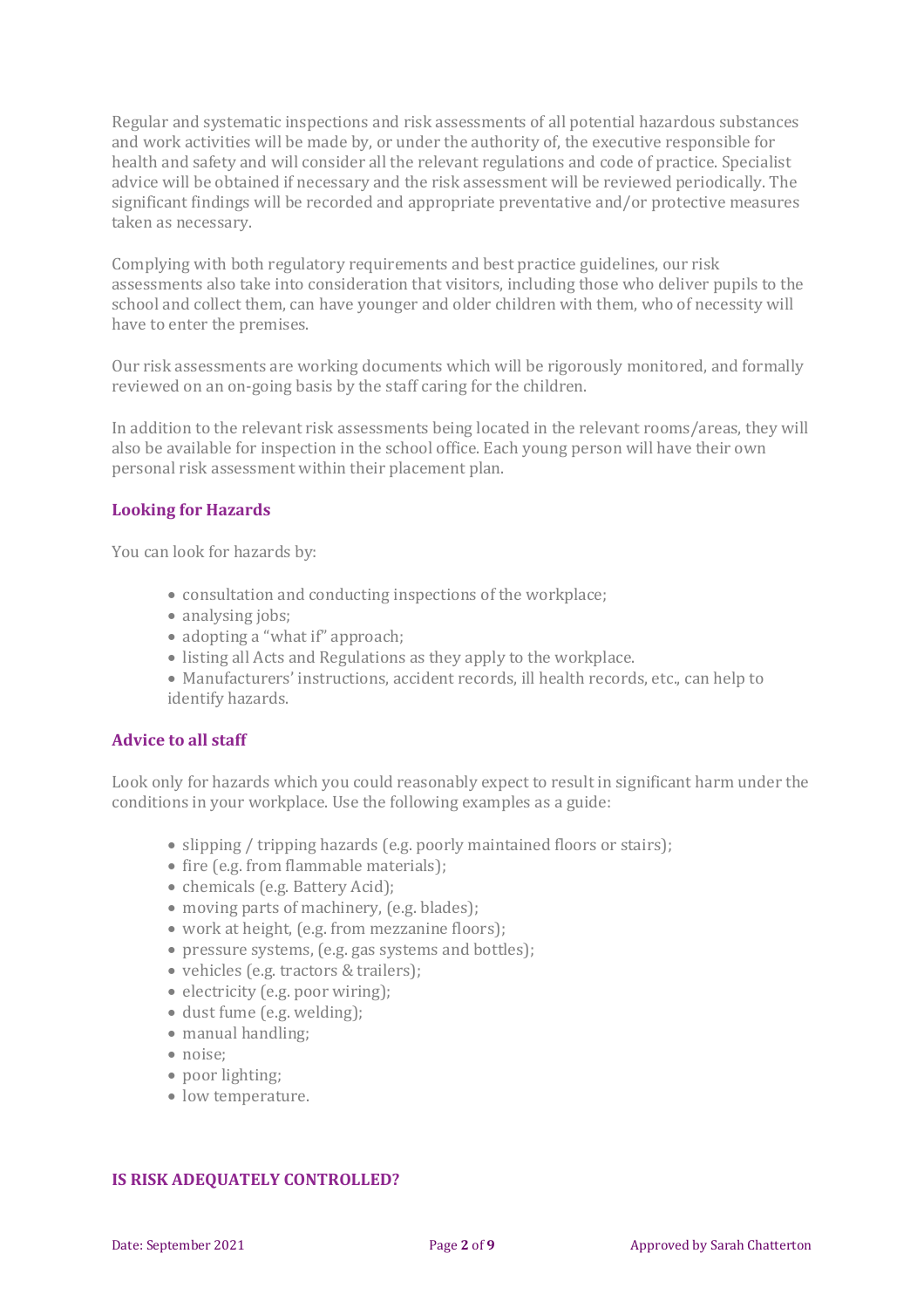Have you already taken precautions against the risks from the hazards you listed? For example, have you provided:

- adequate information, instruction or training?
- adequate systems or procedures?

Do the precautions:

- meet the standards set by a legal requirement?
- comply with a recognised industry standard?
- represent good practice?
- reduce risk as far as reasonably practicable?

If so, then the risks are adequately controlled, but you need to indicate the precautions you have in place. You may refer to procedures, manuals, company rules, etc. giving this information. If the risk is not adequately controlled, an 'action list' should be written.

#### **Who Might be Harmed?**

There is no need to list individuals by name, just groups of staff conducting similar work, or why they may be affected, e.g.:

- office staff
- maintenance staff
- contractors
- people sharing your workplace
- operators
- cleaners
- members of the public

Pay particular attention to:

- staff with disabilities
- visitors
- inexperienced staff
- lone workers

#### **Recording the Findings**

You do not need to keep a record if you have fewer than five employees, although it is useful to keep it written down. If more than five staff are employed, significant hazards and conclusions must be recorded and staff should be informed of the findings.

The Proprietor should be able to show that:

• a proper check was made;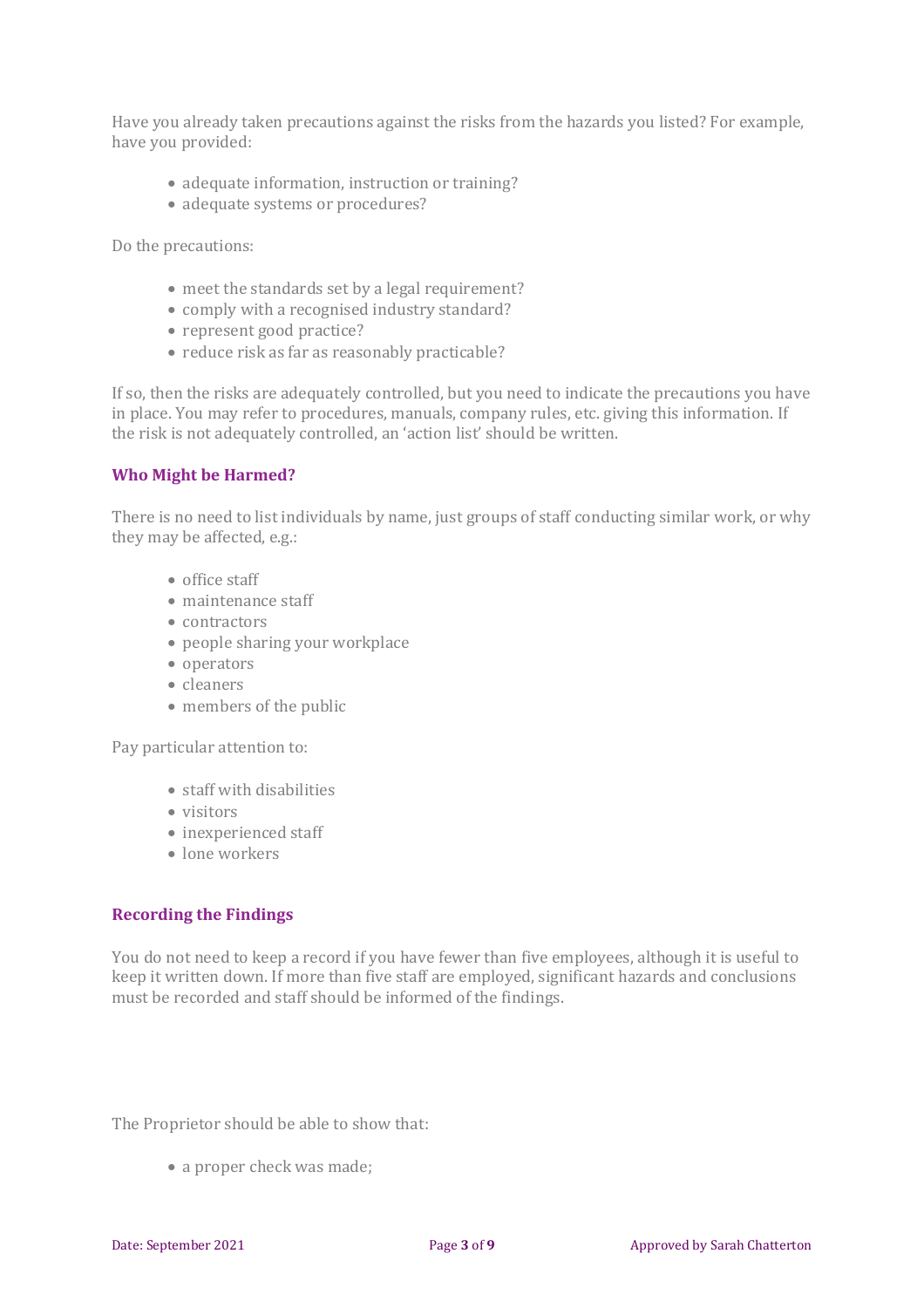- you asked who might be affected;
- you dealt with all the obvious significant hazards;
- the precautions are reasonable and the remaining risk is low.

Keep the records for future reference: an inspector may ask for them or if you become involved in any legal action they will be required.

#### **WHAT FURTHER ACTION IS NECESSARY TO CONTROL THE RISK?**

What more could you reasonably do to reduce these risks which you found were not adequately controlled?

You will need to give priority to those which affect large numbers of people and / or could result in serious harm. Apply the principles below when taking further action, if possible in the following order:

- remove the risk completely;
- try a less risky option;
- prevent access to the hazard (e.g. by guarding or fencing);
- organise work to reduce exposure to the hazard;
- issue personnel protective equipment;
- provide welfare facilities (e.g. washing facilities for removal of contamination and first aid).

#### **Review and Revision**

If there is a significant change in working practices, e.g. purchase of new machinery or substances, employment of new staff, etc., this could present new hazards. You don't need to amend your assessment for trivial changes, only for significant ones. It is good practice to review assessments from time to time to ensure precautions are still working effectively.

#### **Staff involved in promoting Health and Safety**

All staff carry out a risk assessment of their specific rooms and surrounding areas and complete a Room Safety Audit at regular intervals.

#### **Risk Assessments**

In order to create a safer environment at the school and also to comply with HSE regulations, we are required to carry out Risk Assessments of any activity that involves a hazard. A hazard is defined as an activity that has the potential to cause harm to either children, staff, visitors or members of the public. The risk assessments by staff in their rooms and for local off-site activities will be based on the LCP Risk Assessments 2nd Edition.



**Example Risk Assessment**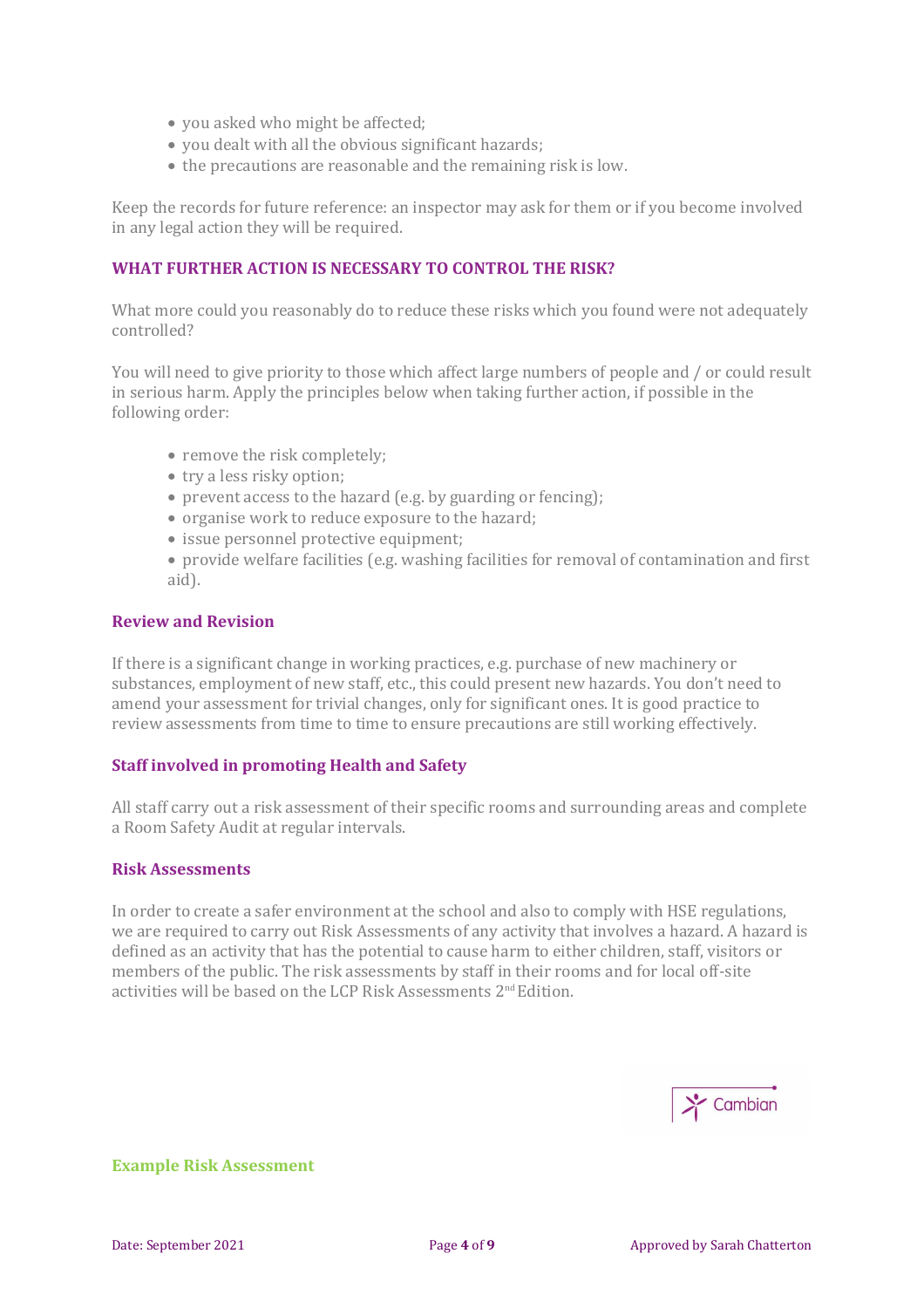| į |  |
|---|--|

,

| CYP NAME & DOB              |                                       | AGE AT TODAYS DATE                                                                             |                |
|-----------------------------|---------------------------------------|------------------------------------------------------------------------------------------------|----------------|
| <b>LOCATION/HOME</b>        |                                       | ADMISSION DATE PVS                                                                             |                |
| <b>RA COMPLETED BY</b>      |                                       | DATE THIS RA COMPLETED                                                                         |                |
| Current Overall risk rating | less than 10 medium final scores<br>Š | More than 10 medium scores in the final Any more than 2 high risk scores in the<br>Medium<br>ğ | final bax<br>흋 |
|                             |                                       |                                                                                                |                |
| <b>Skalling levels</b>      | In House.                             | In School                                                                                      | Oul and about  |

| DAIF | INVIATION SHALL FIDENTITY | PAGE | STA <del>TT</del><br>SKENATLINE |
|------|---------------------------|------|---------------------------------|
|      |                           |      |                                 |
|      |                           |      |                                 |
|      |                           |      |                                 |
|      |                           |      |                                 |
|      |                           |      |                                 |
|      |                           |      |                                 |
|      |                           |      |                                 |
|      |                           |      |                                 |
|      |                           |      |                                 |
|      |                           |      |                                 |
|      |                           |      |                                 |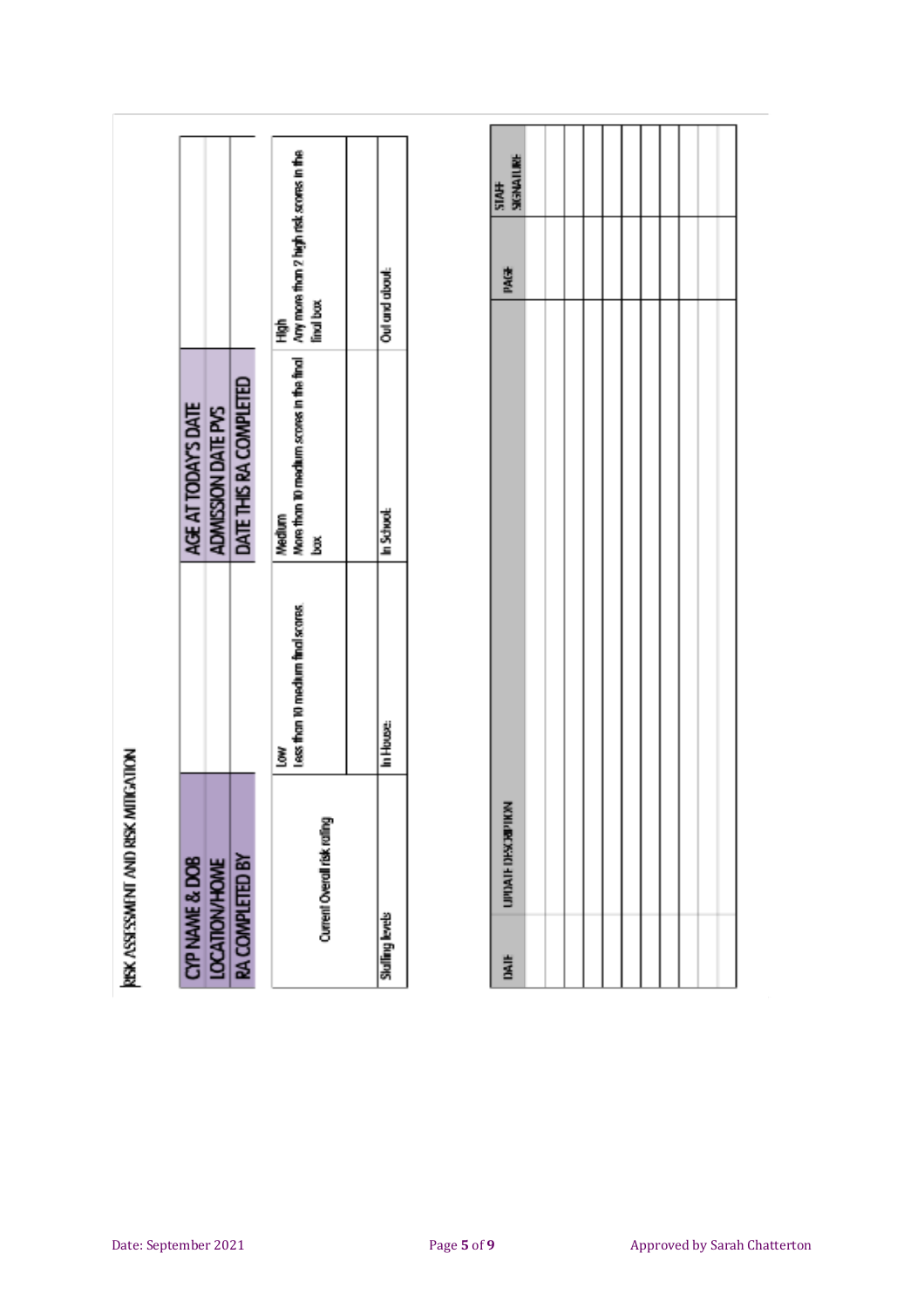The assessed profile section will give on accurate description of the risk naturally posed by the young person without any intervention from the placement or the horm. The mitigating actions are the porameters put in place by aurselves to include, eminenting behaviour management and working guidelines as well as rautines and communication.

the risk should then be coloulated for each section using the following matrix.

| $\frac{1}{2}$<br>Severity | <b>Propinsi</b><br>$\frac{3}{26}$<br>à.<br><b>High</b> | Likelihood<br>ĵ<br>6Ń,<br>c.<br>ы. | i<br>Seres<br>CN.<br>œ<br>খ<br>КÖ | <b>Cooper</b><br>덕<br>۰O<br>ó<br>Ø | 은<br>$\equiv$<br>J.<br>œ<br>च<br>Î | š<br>$\mathbb{S}$<br>$\mathbf{P}$<br>뜨<br>ury |
|---------------------------|--------------------------------------------------------|------------------------------------|-----------------------------------|------------------------------------|------------------------------------|-----------------------------------------------|
|                           | Springer                                               | u)                                 | $\mathbf{P}$                      | <u>un</u>                          | $\mathbf{S}$                       | $\mathbb{S}$                                  |

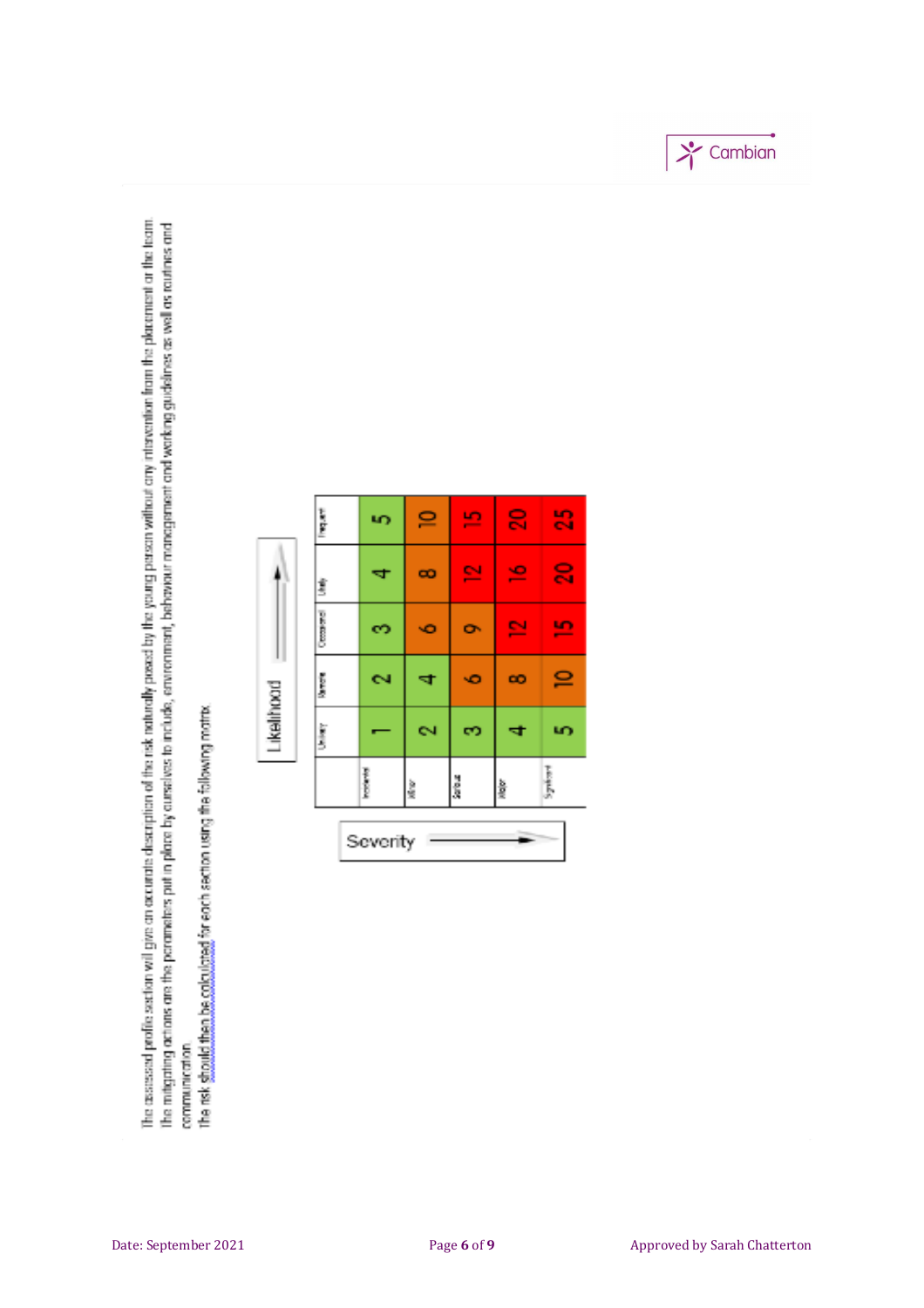| REK CONSIDERATIONS              |                  |                         | ĕ                    |
|---------------------------------|------------------|-------------------------|----------------------|
|                                 |                  | MITIGATION ACTIONS      |                      |
| AREA                            | ASSESSED PROFILE | Number<br>and<br>Galair | Number and<br>calour |
| <b>Diagnoss</b>                 |                  |                         |                      |
| Communications                  |                  |                         |                      |
| <b>Strict Sale</b>              |                  |                         |                      |
| Bahoukouts                      |                  |                         |                      |
| <b>Sull-kineliky</b>            |                  |                         |                      |
| Rainborghips                    |                  |                         |                      |
| Bulying                         |                  |                         |                      |
| <b>Burning Away-chase</b>       |                  |                         |                      |
| shout - kevy fonany             |                  |                         |                      |
| Aggression                      |                  |                         |                      |
| <b>Othership Behaves</b>        |                  |                         |                      |
| Sabguarding Concerns            |                  |                         |                      |
| Allegaliana                     |                  |                         |                      |
| <b>N link lingster</b>          |                  |                         |                      |
| Saudly Inappropriate            |                  |                         |                      |
| <b>Province securi druge</b>    |                  |                         |                      |
| htturur<br>looder/              |                  |                         |                      |
| Tolowa/Inhumord                 |                  |                         |                      |
| <b>Subdy Avenueses</b>          |                  |                         |                      |
| <b>Hok folling bohowours</b>    |                  |                         |                      |
| Lods and Security               |                  |                         |                      |
| <b>Unug/outcotance missure</b>  |                  |                         |                      |
| <b>Alcohol misuse</b>           |                  |                         |                      |
| Smoking                         |                  |                         |                      |
| Soord equiviliding & Redistrict |                  |                         |                      |
| <b>Admitted and Internets</b>   |                  |                         |                      |
| Ability to share                |                  |                         |                      |
| Group living experience         |                  |                         |                      |
| Modianos                        |                  |                         |                      |
| ladina                          |                  |                         |                      |
| Nghi fina needs<br>Pasond care  |                  |                         |                      |
|                                 |                  |                         |                      |
|                                 |                  |                         |                      |

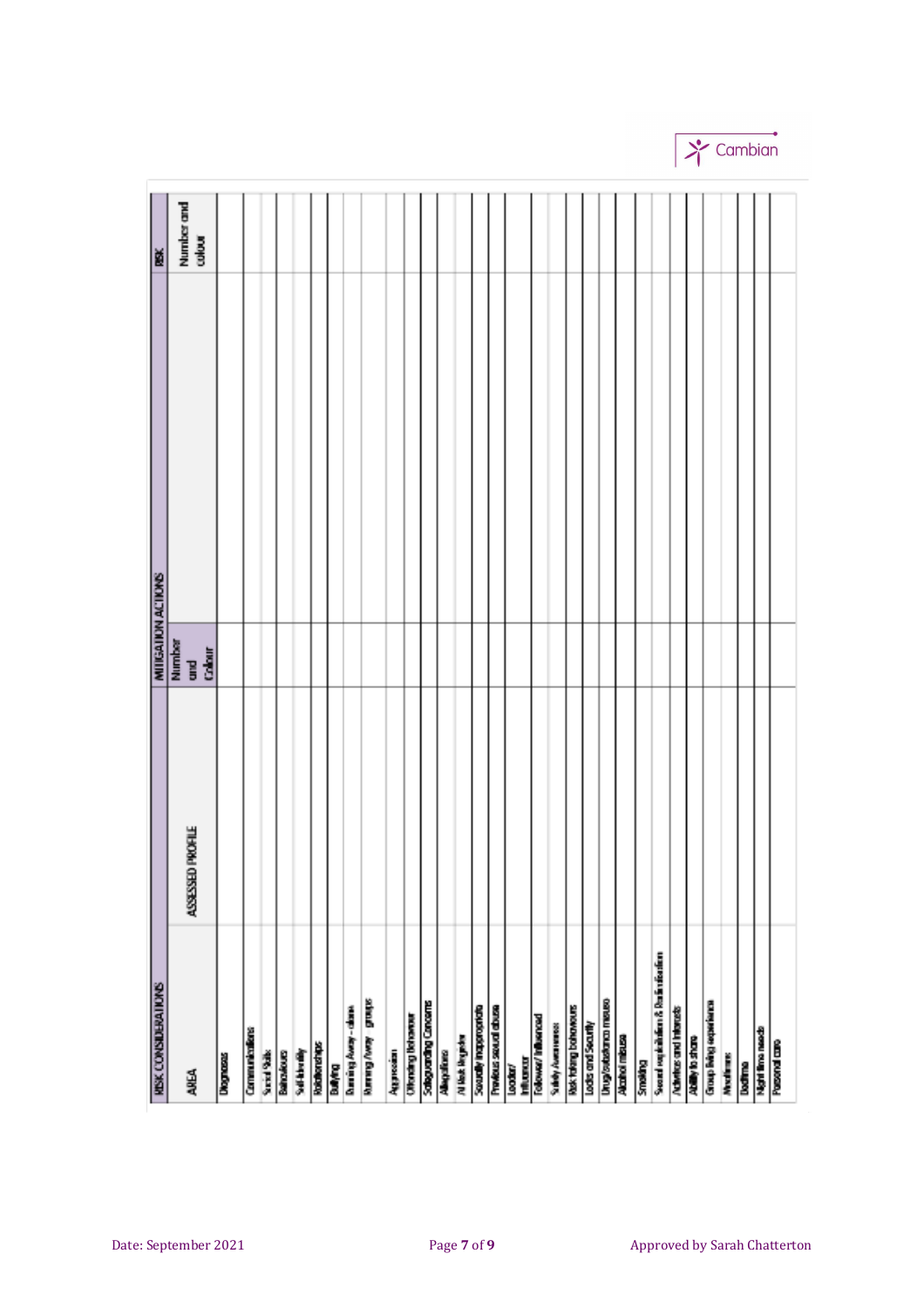| Visiting ofter Purbock Viow homes<br>Hadh needs |  |  |
|-------------------------------------------------|--|--|
| Transfing in valuebas<br>Georgiación            |  |  |
|                                                 |  |  |
|                                                 |  |  |
|                                                 |  |  |
| Computer use/accessing the internet             |  |  |
| Mobile phone                                    |  |  |
| iama)                                           |  |  |
| <b>Tanzi</b>                                    |  |  |
| <b>Personal space</b>                           |  |  |
| <b>Physical Intervention</b>                    |  |  |

# Acknowledgement